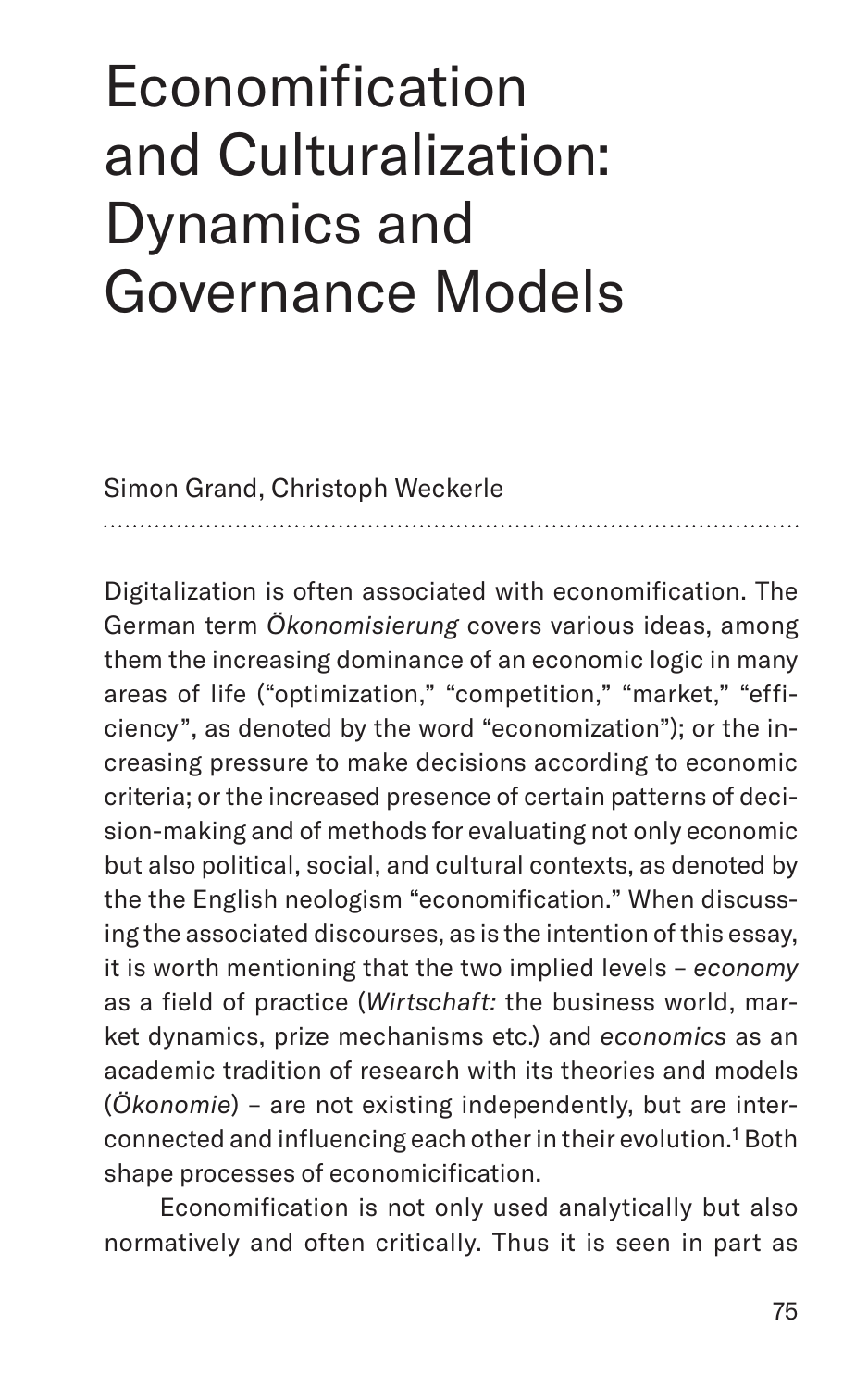positive when it involves strengthening the connection to issues of efficiency, market mechanisms, and optimization. It is argued that public administrations, NGOs, and universities should also be guided by economic principles if their resources are to be used more effectively. For the most part, however, it is viewed as a trend that should be criticized and opposed, wherein a larger market role "destroys social relationships," a performance-oriented outlook "undermines social solidarity," and intense competition "displaces traditional organizations".

Especially culture (the cultural public sphere) is seen as being reshaped by an economic logic: "commercialization," "value creation," "exploitation," "normalization," "branding" and "influencers" are all controversial topics. Corresponding debates revolve around (new) business models, (new) enterprises, and (new) criteria for evaluating quality and success. In the field of mass media and the public sphere, this is in fact currently having an impact on questions of governance, whether the media should produce public goods and be a public service, and what this means for funding and promotion. This is generating new entrepreneurial models and alternative formats that are often associated with political and social concerns<sup>2</sup> (see "Media and the Digital Public Sphere").

### Culturalization

In addition to economification, a second dynamic is central: the "culturalization" (*Kulturalisierung*) of society and the economy.<sup>3</sup> Economic value is created not only from the technical features or material properties of products, but also from aesthetic qualities, meaningful stories, and through publicity. This is variously labeled—as "aestheticization" of the world,<sup>4</sup> for example, as "design-driven innovation,"<sup>5</sup> as an increase in the importance of "storytelling,"6 or as an indication of the central position of "branding" and communication.<sup>7</sup> Aesthetics, meaningfulness, significance, brand, and stag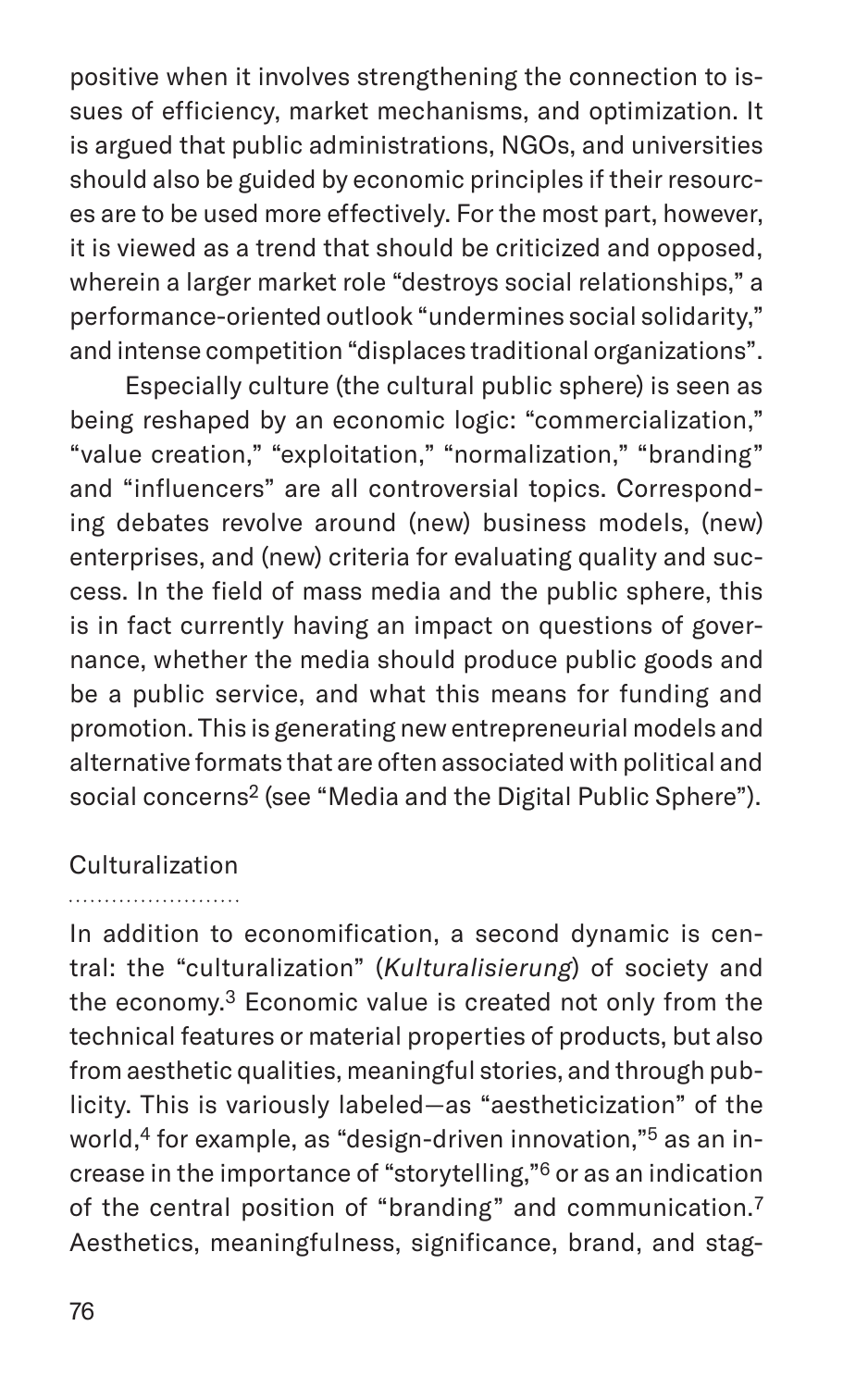ing are crucial competitive factors that are tipping the scales to determine which products and services, business models, and assertions of value prevail and which do not. Culture is not simply set in opposition to economy but is a constitutive part of the economic dynamics of development. At the same time cultural patterns and references are, with increasing frequency, so economically effective that they lever out other criteria.

Along with this comes the question of what capabilities organizations and companies must develop and mobilize in order to survive within this competitive dynamic that has been transformed by culturalization. One particular challenge is to be "creative" or "innovative": How do organizations and companies prove successful in a world increasingly characterized by the unquestioned drive to innovate? In a world in which whatever is supposed to be of value needs to be "new" or at least appear as such? In a world in which "disruption" or "creative destruction" are a constant challenge?8 We observe a significant corresponding interest in, even obsession with, creativity<sup>9</sup> and imperatives to innovate,<sup>10</sup> combined with dynamics of change and fundamental uncertainties. It is believed that agents and organizations from cultural-artistic fields have access to specific competences and ways to deal with insecurity. Companies see their experience and methods as a resource relevant for competition and as a basis for increasing their own ability to innovate.

A paradox emerges: creative processes lose their effectiveness when driven by outcomes and results; cultural meaningfulness loses its significance when it is over-rationalized. Exploiting creativity doesn't work, and novel conjunctions of economic and cultural criteria are needed. This can be seen, for example, in media-industry business models that link the success of an organization to a journalistic ambition; in enterprises that rethink the concept of a firm in an art context; research laboratories such as the MIT Media Lab,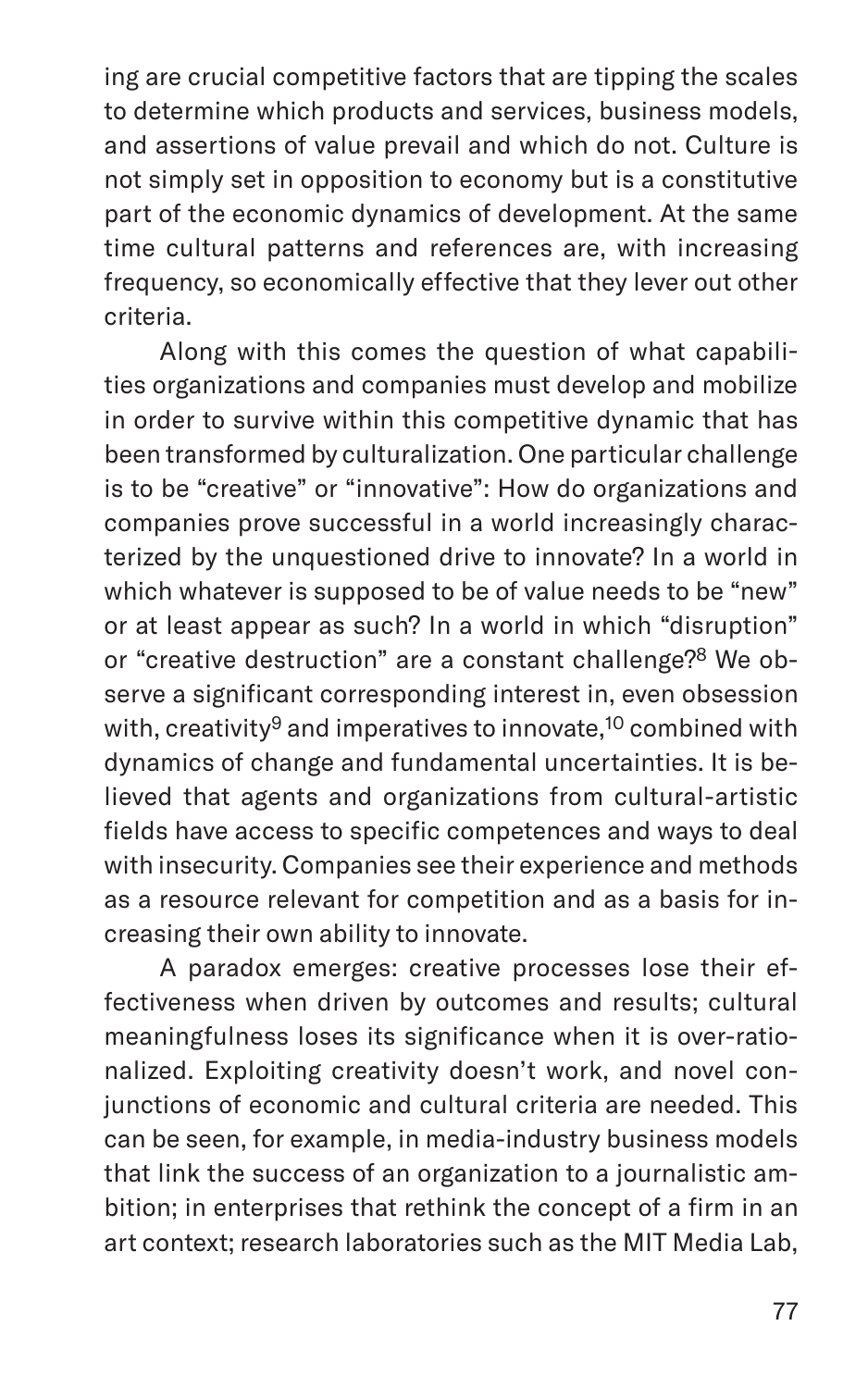which combines technology, design, art, research, and entrepreneurship; or in the platform economy, where services are given away and the data derived from them are commercialized. Such models, however they are judged, do not operate within established categories or logics but "in between," "at the edge," or "beyond"—for example, beyond the antithetical pairing of creativity and commerce.11

## Rethinking Entrepreneurial Strategies

#### 

The many initiatives and experiments relating to a wide variety of forms of entrepreneurship—scientific, technological, institutional, social, political, and cultural<sup>12</sup>-confirm the importance of entrepreneurial approaches. This risks becoming the next hyped-up discussion, simply igniting the next rocket stage in the explosion of innovation, creativity, and entrepreneurship, and rapidly losing sight of specific projects and precise terminology. This also explains why many entrepreneurial agents shy away from generalization and pigeonholed terminology. Looking ahead at the digital economy, with a view to enterprise strategies in a societal context, seems particularly important in the following four areas:

*Creating value and establishing evaluation criteria*: Launching a product or service, a business model or a special offer comes with the assertion that these have or create value for others. In the context of economification and culturalization, the nature of this value is not self-evident. Entrepreneurs claim that they create value, and thus suggest that the mechanisms and criteria for evaluation exist.<sup>13</sup> At the same time they must find a way to deal with the evaluations that actually take place and confirm or challenge their initial assertions and attitudes.

*Telling and staging an engaging story*: Consider the connections between cultural and economic forces: quality with cost; aesthetics with efficacy; meaning with criticism of an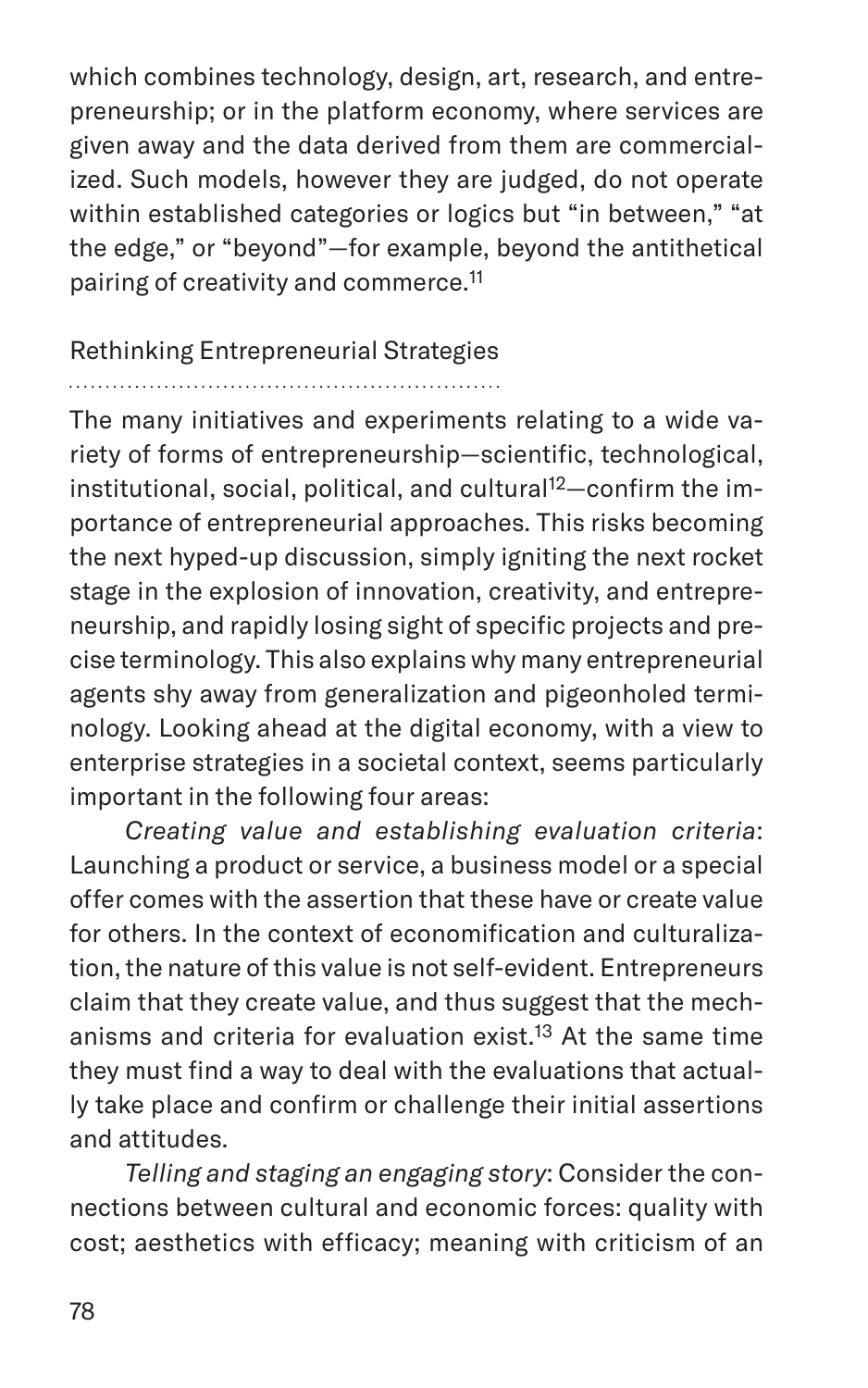economic narrative. The dynamics of economification and culturalization provide a variety of potentially relevant stories that are incorporated and confirmed in various ways, further developed, or questioned. This value matrix creates a context for comparison within which an enterprise must prove itself.14

*Mobilizing relevant financial and non-financial resources*: Another core question is increasingly discussed under the rubric of "new business models." Here, because "business" is a term typically applied to a purely profit-driven entity, another description can be more productive: this essentially involves the question of how the financial and non-financial resources (competences, networks, reputation, attention, and so on) required for the realization of entrepreneurial initiatives can be mobilized, and how to handle the fact that the configuration of mobilized resources significantly influences and shapes their own entrepreneurial sphere of action.15

*Forms of organization and institutionalization*: By focusing on products and offers and on projects and initiatives, it is often forgotten that artists need infrastructures for creating and producing, laboratories need equipment, and cultural institutions need management structures and decision-making processes. These shape how economic and cultural value-creation happens, how evaluation criteria have an impact, and how resources are invested. Rei Kawakubo from Comme des Garçons gets to the heart of this: "My work takes place where creating new clothes and creating a company overlap. There cannot be one or the other."16 Co-developing the right organizational or institutional setup for one's own entrepreneurial strategy is crucial to success and often requires alternative institutions.17

From the point of view of entrepreneurial agents and their strategies, economification and culturalization are not mutually exclusive but can support each other in a context- and case-specific form. They imply possibilities and opportunities that are condensed and mobilized in different configurations.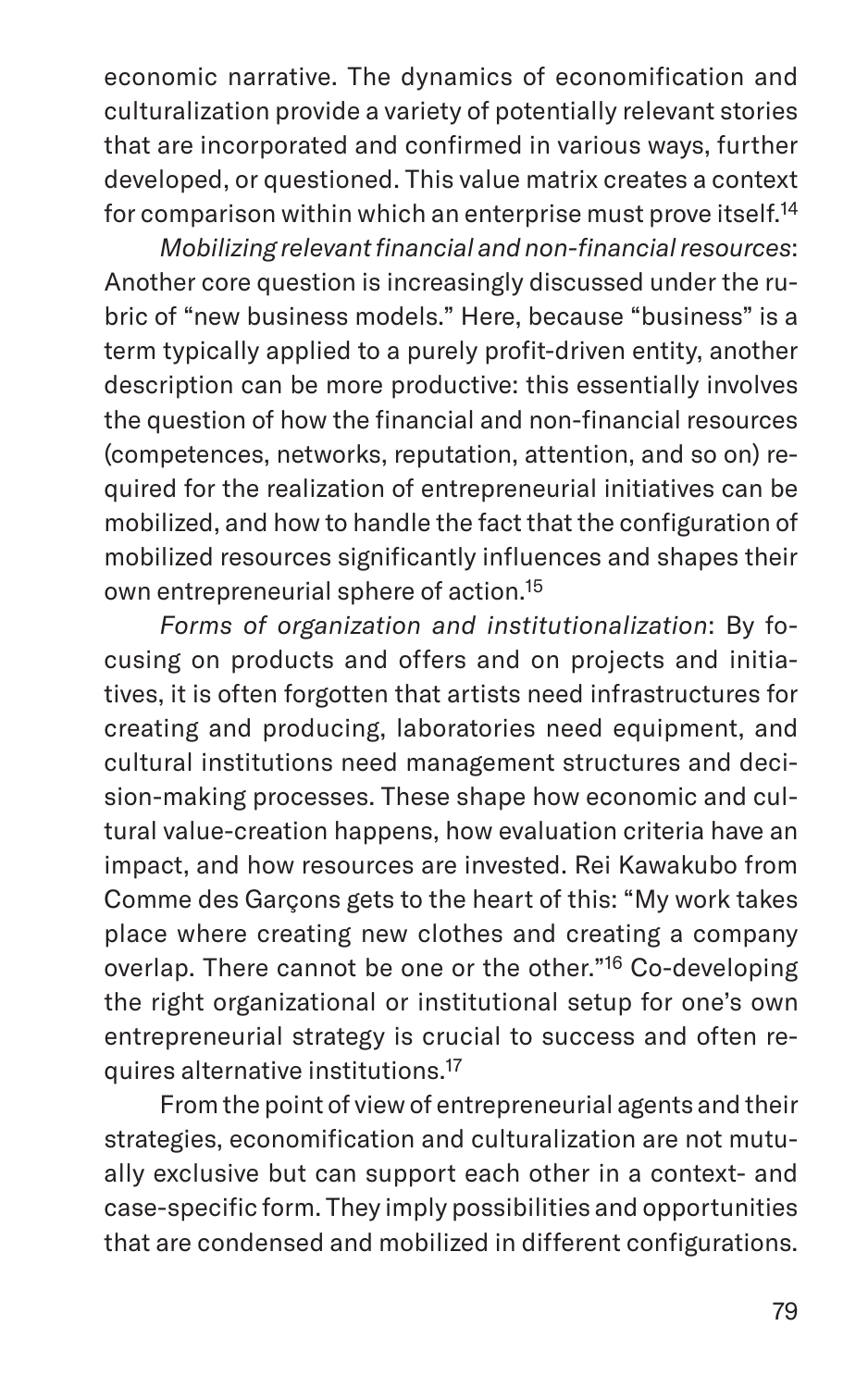There is no standard model for how to do this; rather there are different economies.

Governance Models 

All of this has consequences for the practice of governance. Against the backdrop of economification and culturalization and a heterogeneity of entrepreneurial strategies—"in between," "at the edge," and "beyond"—it must be asked which infrastructures, resource and financing models, laws, and institutional contexts will impact the action, innovation, and change of specific agents. In the process, this space will need a "governance" that does justice to the fact that cultural production and reception (and thus also the cultural public sphere) have always been in a relationship with *cultural policy*, and that this relationship is being drastically changed by economification, culturalization, and digitalization.

Although the corresponding configurations cannot be controlled directly and linearly, different governance models create different prerequisites and possibilities. This has become particularly evident over the last twenty years in a core area at this interface, the so-called creative industries. Arguments from this discussion are still shaping important examinations of economification and culturalization in fields as diverse as economics, politics, society, and culture. Three discursive areas have become especially relevant here:

*The culture industry*: In the 1990s—especially in continental Europe—discussion of "the culture industry" addressed an extension of the cultural sector to include the private sector. The hitherto prevailing view that the state, patrons, and foundations were supposed to look after art and culture was expanded to include the economy. In so-called "Culture Industry Reports" (*Kulturwirtschaftsberichte*), statistical analyses showed that beyond state funding there were independent cultural sectors that produced and disseminat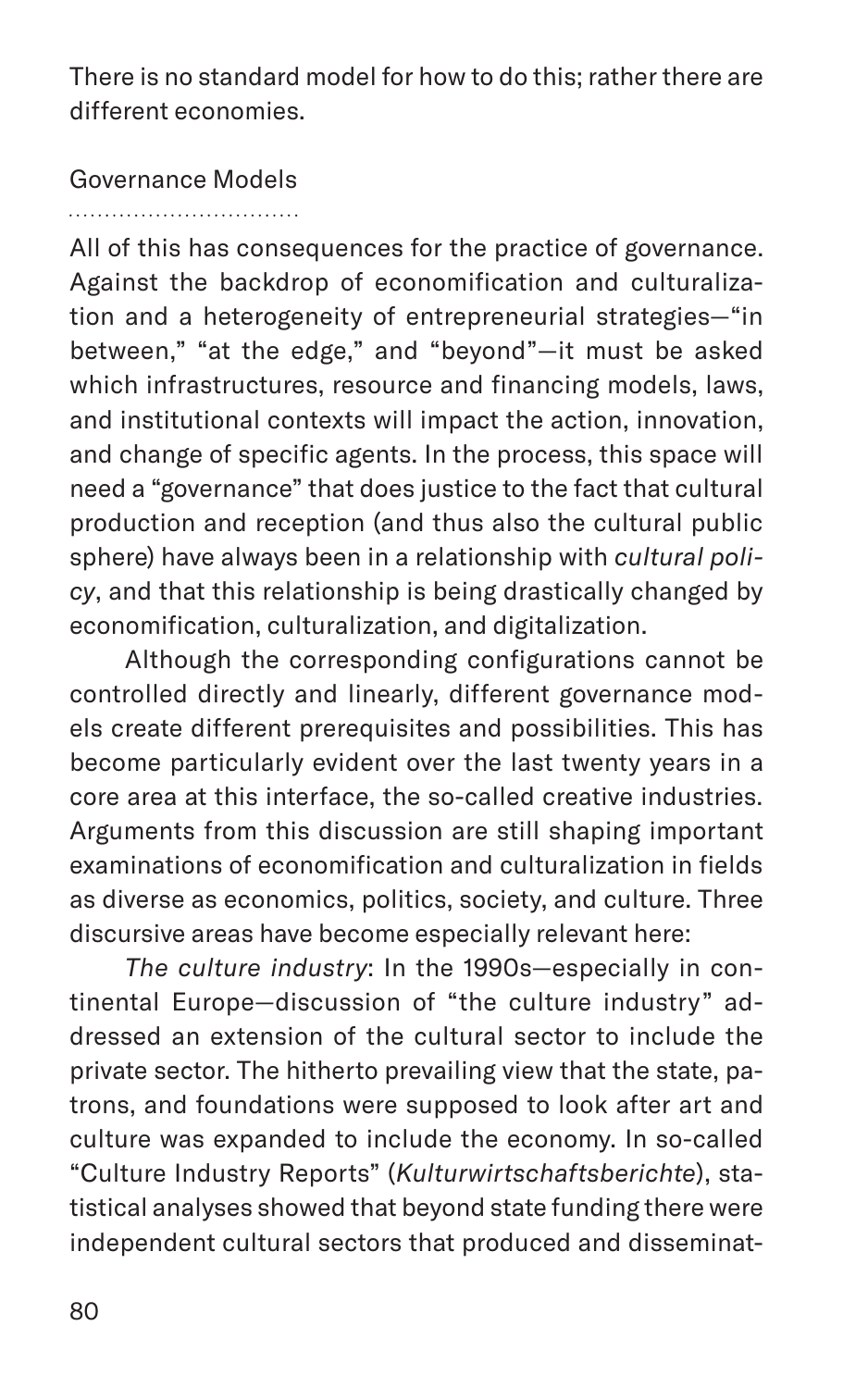ed cultural products and services and transfered them into an exploitation context. The result of such approaches was a changed perception of what was meant by art and culture and new descriptive criteria: beside the amount of subsidy, the level of economic viability, or the number of visitors, the number of companies, employees, or (gross) added value became important reference points. On the political level all of this was closely linked to structural shift away from traditional industries and towards service industries. At the same time there were dissenting voices who criticized this discussion and policies that were oriented by it as "economistic." The relationship between culture and economy accordingly drifted in opposite directions among creators and cultural managers, promoters, and those promoted; positions hardened to a point where they characterize many debates on culture and economics to this day.

*Creative industries*: Under the influence of the British concept of "creative industries," the discussion moved to a different frame of discourse in the 2000s. Culture—and creativity in particular—was used by the Blair government for the purpose of "nation- branding". The focus was no longer on expanding the cultural sector to include private-sector elements but on the question of the role played by art and culture in the complex of sectors that (can be) defined by the term "creativity" and that have a connection to a variety of policy areas such as economics, urban development, or tourism. The problem of economification of culture in the view of one side of the debate, the necessity to extend the outdated model in the view of the other side: Core concepts such as "creativity," "innovation," "industry," and "value creation" became established as abstract reference points in the discussion black boxes lacking precise meaning.18 It is not surprising that this was a dead end: if all industries become creative industries, the discussion is superfluous.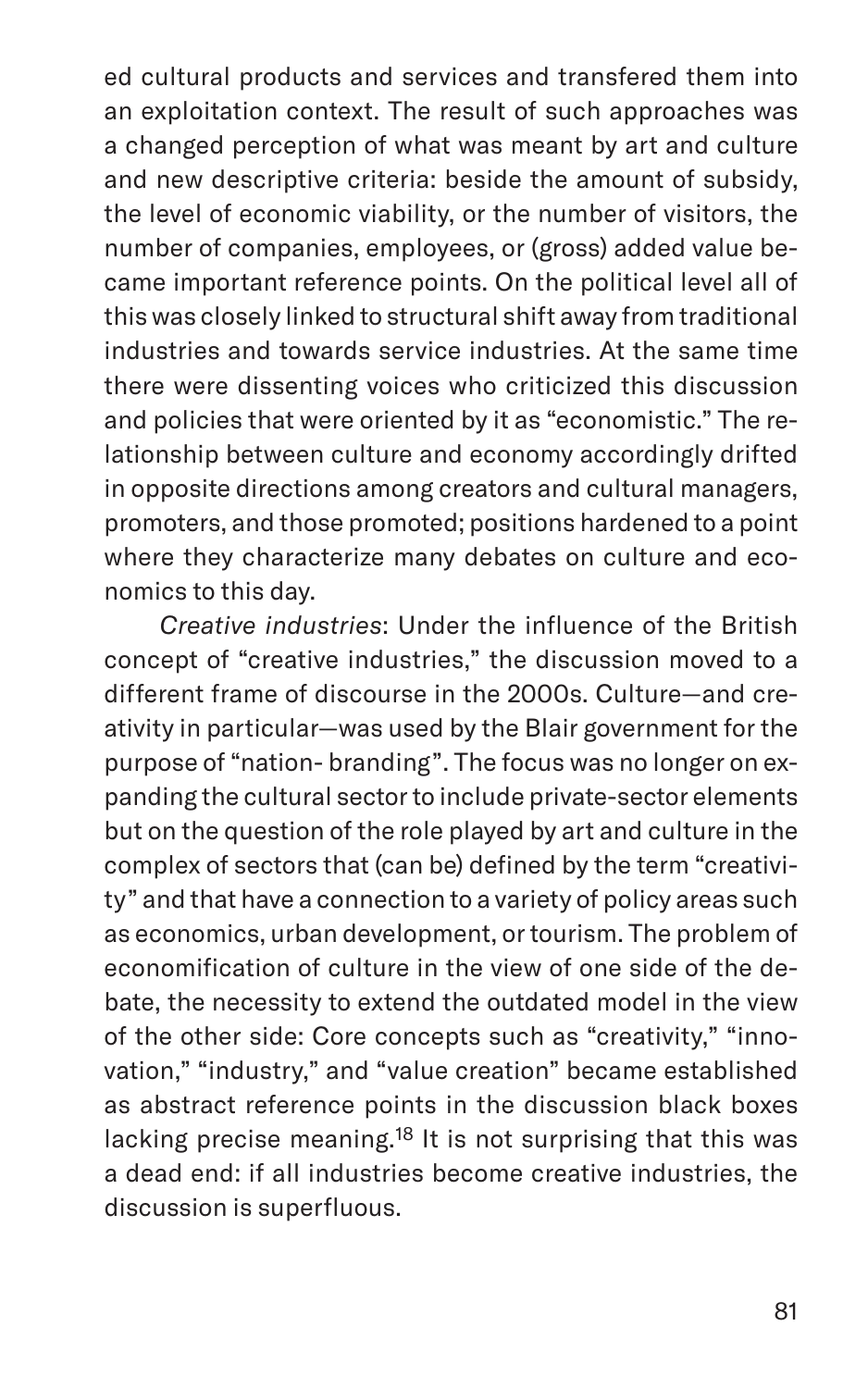*Creative economies*: The current global debate on the advancement of the concept of creative industries raises the issue of adequate forms of governance in a new way. Viewing the situation as a simplistic dichotomy ("culture" on one side, "economy" on the other) is questioned, and the dynamics between them are seen as highly relevant.<sup>19</sup> An attempt is made not to reduce the inherent complexity of a field by aggregating data but to accept it as constitutive. Just as culture means something different from art, and just as music is not comparable to design, the economy (both as real-world economy and as a model) differs depending on whether the context is an industry, a company, or a strategy. A future-oriented governance—judging by where things stand today—perhaps needs a plural: what is involved is not "the" economy but different economies and economification dynamics; not "creativity" but models, processes, and practices of creation; not "culture" but dynamics of culturalization. We use the term "creative economies" to attempt, together with others, to articulate this interest.

### **Consequences**

The strategies and governance models that are being developed in the fraught area of "economification" versus "culturalization" revolve around three types of basic questions that at the same time are questions of evaluation: first, questions of "*value creation*" as a result and process; second, questions of negotiated economic, cultural, but also social and political "*values*"; third, questions of the "*evaluation practices*"20 that are mobilized in each model. What is crucial here is that from whatever viewpoint, in digitalization "the" economy, creativity, and culture (as generalized concepts) are less able than ever to establish value or logical systems of evaluation without reference to the other views.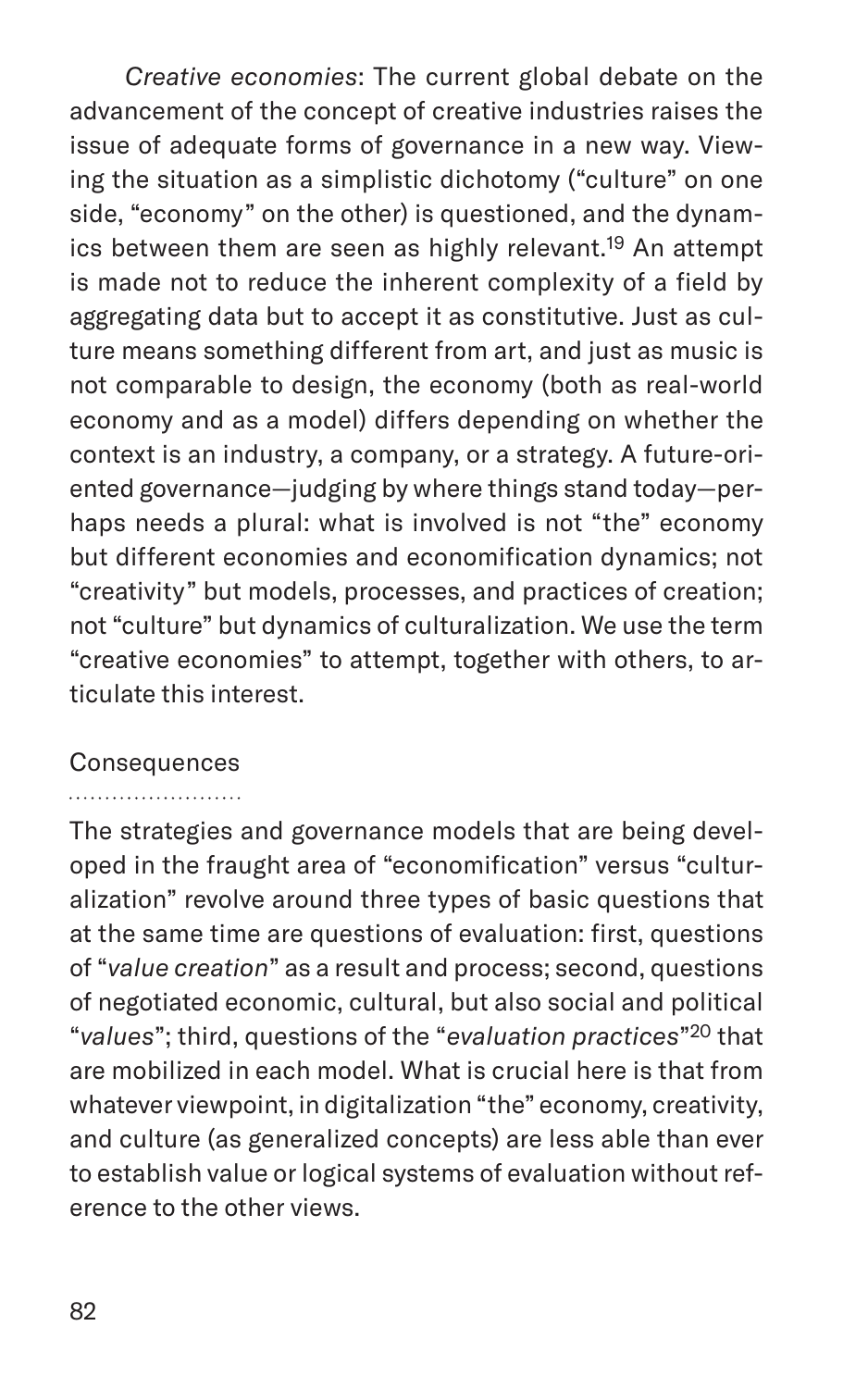As a consequence, regarding governance practice, any engagement with the values of the future will be a political event. To speak of "governance" in this context is at first sight a reduction in that it implies a controllability of dynamics and strategies that cannot or does not want to be controlled. With the concept of "governance," too often attempts are still made "to take control"—to use an example compatible with ministerial logic or other institutional agendas. However, constitutive for many (entrepreneurial) agents in the fraught area of economification versus culturalization is the fact that they think and act in a mode that, by speculatively designing, simulating, and exploring possible futures, constantly assumes altered premises.21

At a second glance, by taking seriously these dynamics between economification and culturalization, between digitalization and the altered (cultural) public sphere, it becomes possible to give more space to the governance approaches of agents of creative economies who act unconventionally. What is needed is a different understanding of governance, one that takes creative economies and the heterogeneity of their agents and strategies seriously as a laboratory for the development of sustainable practices of governance. A discussion of governance at the level of political institutions, for example, could benefit greatly from this. With reference to the present publication: at present, in the interface between (the economies of) media and culture or the media and cultural public spheres, we might more productively ask how media and culture could in future be interpreted in terms of the dynamics of digitalization, economification, and culturalization as processes of value creation and the production of public goods, and how they could be organized with regard to financing and promotion.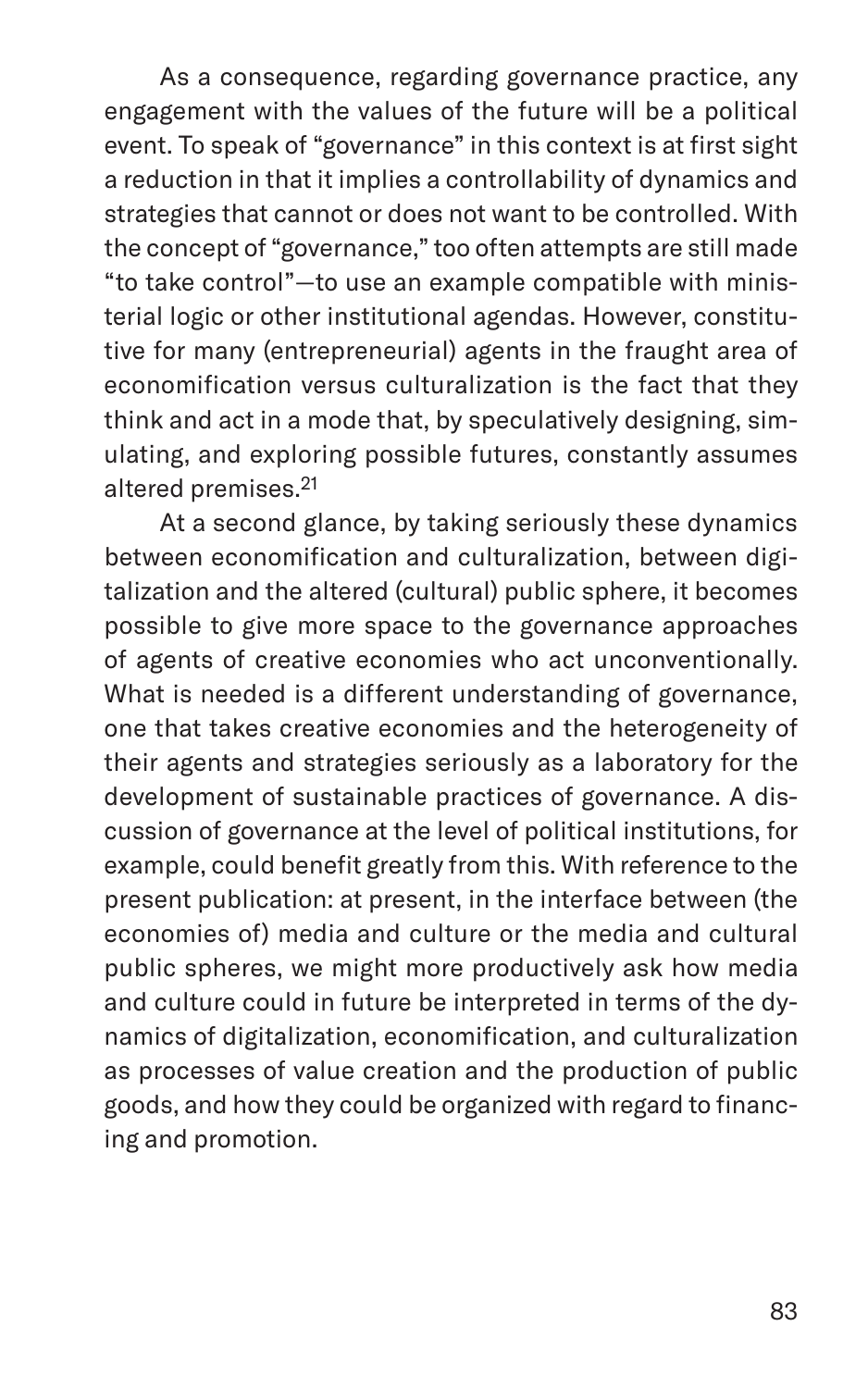#### Notes

- 1 See Michel Callon, "The Embeddedness of Economic Markets in Economics," Michael Callon (ed.), *Laws of the Markets* (Oxford: Blackwell, 1998), 1–57.
- 2 Here it is important to see that economics was originally social science and social philosophy. Separating knowledge and evaluation is problematic: the epistemic and normative perspectives are interdependent. It must always be recalled that to speak of "goods" actually implies both. See Luc Boltanski and Laurent Thévenot, *On Justification: Economies of Worth* (Princeton, N.J.: Princeton University Press, 2006 [1991]).
- 3 See Andreas Reckwitz, *Die Gesellschaft der Singularitäten* (Frankfurt a.M.: Suhrkamp, 2017).
- 4 See Gilles Lipovetsky and Jean Serroy, *L'esthétisation du monde: Vivre à l'âge du capitalisme artiste* (Paris: Gallimard, 2013).
- 5 See Roberto Verganti, *Design-Driven Innovation: Changing the Rules of Competition by Radically Innovating What Things Mean* (Boston: Harvard Business, 2009).
- 6 See David M. Boje, *Storytelling Organizations* (London: Sage, 2008).
- 7 See Scott Lash and Celia Lury, *Global Culture Industry* (Cambridge: Polity, 2007).
- 8 See Clayton M. Christensen, *The Innovator's Dilemma: When New Technologies Cause Great Firms to Fail* (Boston: Harvard Business School Press, 1997).
- 9 See Andreas Reckwitz, *The Invention of Creativity: Modern Society and the Culture of the New*, trans. Steven Black (Cambridge: Polity Press, 2017 [2012]).
- 10 See Helga Novotny, *Unersättliche Neugier: Innovation in einer fragilen Zukunft* (Berlin: Kulturverlag Kadmos, 2005).
- 11 Simon Grand and Christoph Weckerle, "What If? Die Creative Economies als zentrales Forschungsfeld der Zukunft," in *PHASE XI – Eine Expedition mit der Kultur- und Kreativwirtschaft*, Bundesministerium für Wirtschaft und Energie (BMWi) (Berlin: 2018).
- 12 See Charles Spinosa, Fernando Flores, and Hubert L. Dreyfus, *Disclosing New Worlds: Entrepreneurship, Democratic Action, and the Cultivation of Solidarity* (Cambridge, Mass.: MIT Press, 1990).
- 13 See Lucien Karpik, *Valuing the Unique: The Economics of Singularities*  (Princeton, N.J.: Princeton University Press, 2010 [2007]).
- 14 See Robert H. Frank, *Choosing the Right Pond: Human Behavior and the Quest for Status* (New York: Oxford University Press, 1985).
- 15 See Johannes Rüegg-Stürm and Simon Grand, *Das St. Galler Management-Modell* (Bern: Haupt, 2015).
- 16 Simon Grand, "What If? Strategy Design for Enacting Enterprise Performance," in Walter Brenner and Falk Übernickel (eds.), *Design Thinking for Innovation: Research and Practice* (New York: Springer, 2016).
- 17 See Hans Ulrich Obrist, *Ways of Curating* (New York: Farrar, Straus and Giroux, 2014).
- 18 See Andy C. Pratt and Paul Jeffcutt, *Creativity, Innovation and the Cultural Economy* (London: Routledge, 2009).
- 19 See Christoph Weckerle, Roman Page, Simon Grand: *Von der Kreativwirtschaft zu den Creative Economies: Kreativwirtschaftsbericht Schweiz* (Zurich: ZHDK, 2016).
- 20 See Wolfgang Ullrich, *Wahre Meisterwerke: Stilkritik einer neuen Bekenntniskultur* (Berlin: Klaus Wagenbach, 2017).